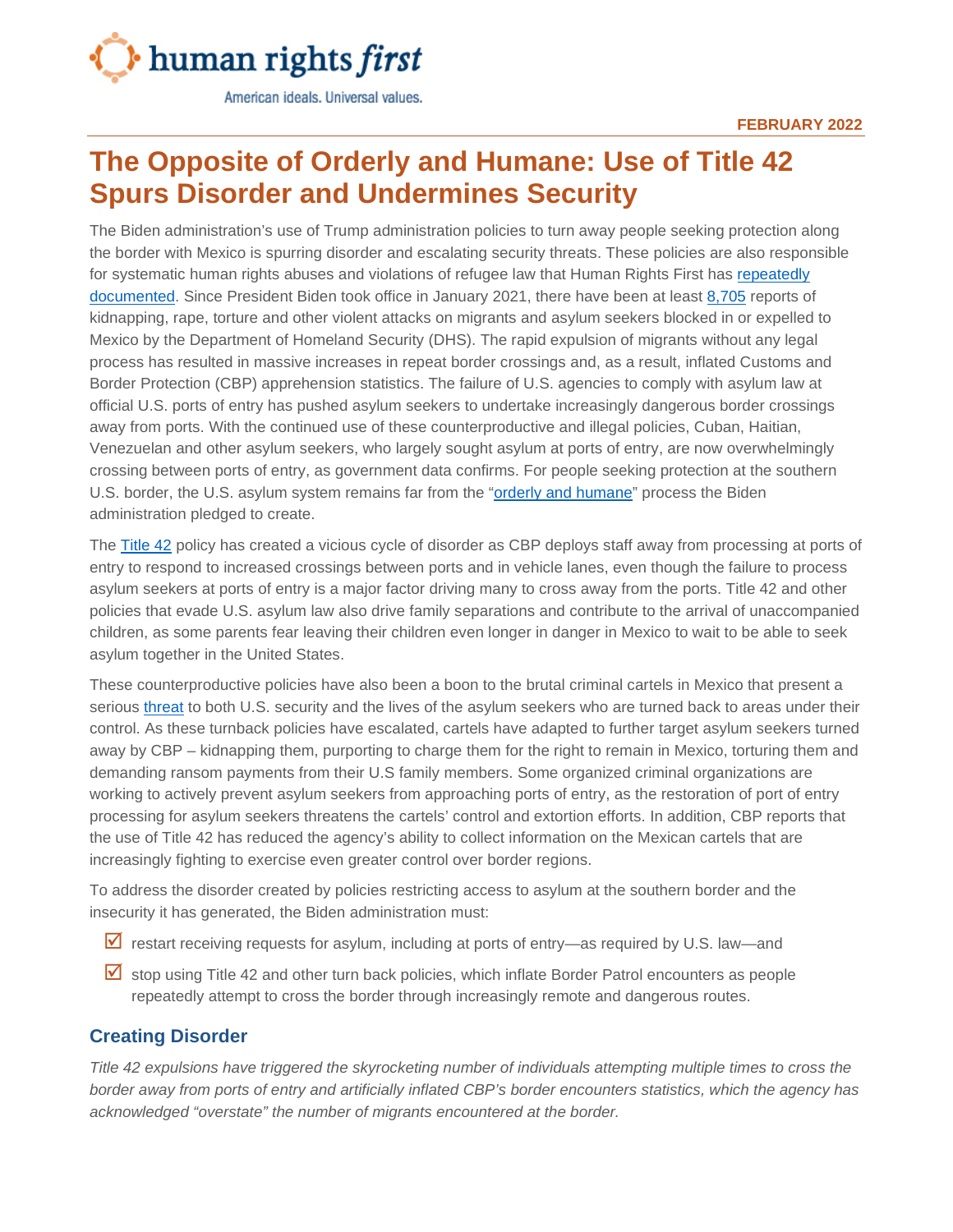- Due to Title 42, the percentage of individuals who have attempted to repeatedly cross the southern **border has jumped by over 385 percent from 7 percent in FY 2019 to 27 percent in FY 2022**. Information released by [CBP](https://www.cbp.gov/newsroom/stats/cbp-enforcement-statistics) shows that in fiscal year (FY) 2019, repeat crossings stood at 7 percent of CBP encounters, but with Title 42 in place since March 2020 repeated crossings have risen to 27 percent of CBP encounters in FY 2021 and FY 2022 (through January 2022).
- **A June 2021 [report](https://www.gao.gov/assets/gao-21-431.pdf) by the Government Accountability Office (GAO) found that Title 42 expulsions have led to "some individuals trying to cross the border multiple times per day."** The report also noted that during the first quarter of FY 2021 the repeat crossing rate rose to 34 percent – meaning that one in three people encountered at the border at that time had been previously expelled or deported.
- Repeat crossings triggered by Title 42 expulsions have artificially inflated CBP's southern border **apprehension statistics.** CBP has [concluded](https://www.cbp.gov/newsroom/national-media-release/cbp-releases-operational-fiscal-year-2021-statistics) that the number of border encounters "was partly driven by high recidivism rates (repeat encounters) among individuals processed under the CDC's Title 42 public health authorities, meaning the actual number of unique individuals attempting to cross the border was substantially lower than total encounters." For example, in January 2022, government [data](https://www.cbp.gov/newsroom/national-media-release/cbp-releases-january-2022-monthly-operational-update) shows that more than 42,000 encounters with CBP at the southern border were with individuals who had crossed the border multiple times, such that CBP acknowledged that its encounters statistics ["overstate](https://www.cbp.gov/newsroom/national-media-release/cbp-releases-january-2022-monthly-operational-update) the number of unique individuals arriving at the border."

*Many asylum seekers who could not seek protection at a port of entry because of Title 42 restrictions have been forced to cross the border between ports of entry to attempt to request asylum.*

- **Government data, as well as recent [analysis](https://www.cato.org/blog/how-us-created-cuban-haitian-illegal-migration) by the CATO Institute, confirm that policies that block or reduce asylum processing at ports of entry drive crossings of the border away from ports of entry by asylum seekers who are unable to access protection at official border posts.[1](#page-1-0)**
	- o In FY 2017, for instance, 99 percent of the total number of Cubans and Haitians [encountered](https://www.cbp.gov/sites/default/files/assets/documents/2021-Aug/USBORD%7E3.PDF) at the southern border arrived through a [port](https://www.cbp.gov/newsroom/stats/sw-border-migration-fy2017) of entry. However, after the launch of illegal turnback policies that prevent asylum seekers from requesting protection at ports of entry, the overwhelming majority have crossed into the United States between ports of entry. In FY [2022](https://www.cbp.gov/newsroom/stats/nationwide-encounters) (through January 2022), with asylum access effectively shuttered at U.S. ports of entry, just 0.8 percent of Cubans and 3 percent of Haitians arriving at the southern border entered through a port of entry.
	- o More limited government [data](https://www.cbp.gov/newsroom/stats/nationwide-encounters) also shows that the percentage of Nicaraguans and Venezuelans presenting themselves at U.S. ports of entry has followed a similar downward trend, declining from 32 and 56 percent, respectively, in FY 2020, to just 0.5 and 0.7 percent in FY 2022. Data on Nicaraguans and Venezuelans arriving at ports of entry prior to FY 2020 is not publicly available, but [reports](https://www.strausscenter.org/campi) on metering wait lists suggest that high percentages of people from these countries sought protection at ports prior to the implementation of Title 42 and other restrictions on asylum at ports of entry.
	- o Blocking asylum at ports of entry has recently pushed asylum seekers to cross at points along the [Arizona](https://www.humanrightsfirst.org/resource/restarting-orderly-process-critical-managing-arrival-asylum-seekers-arizona-border) border away from official ports of entry. According to government [data,](https://www.cbp.gov/newsroom/stats/nationwide-encounters) 64 percent of arrivals in January 2022 to the Yuma Border Patrol sector were individuals from Cuba, Haiti, Nicaragua, and Venezuela – many of them seeking asylum.
- **[Reports](https://www.oig.dhs.gov/sites/default/files/assets/2018-10/OIG-18-84-Sep18.pdf) by the Office of Inspector General (OIG) for DHS have repeatedly [confirmed](https://www.oig.dhs.gov/sites/default/files/assets/2020-10/OIG-21-02-Oct20.pdf) that restrictions on asylum at ports of entry push asylum seekers to cross the border away from these**

<span id="page-1-0"></span><sup>&</sup>lt;sup>1</sup> U.S. [law](https://www.law.cornell.edu/uscode/text/8/1158) guarantees the right of people seeking protection in the United States to request asylum at a U.S. port of entry or after crossing the border into the United States.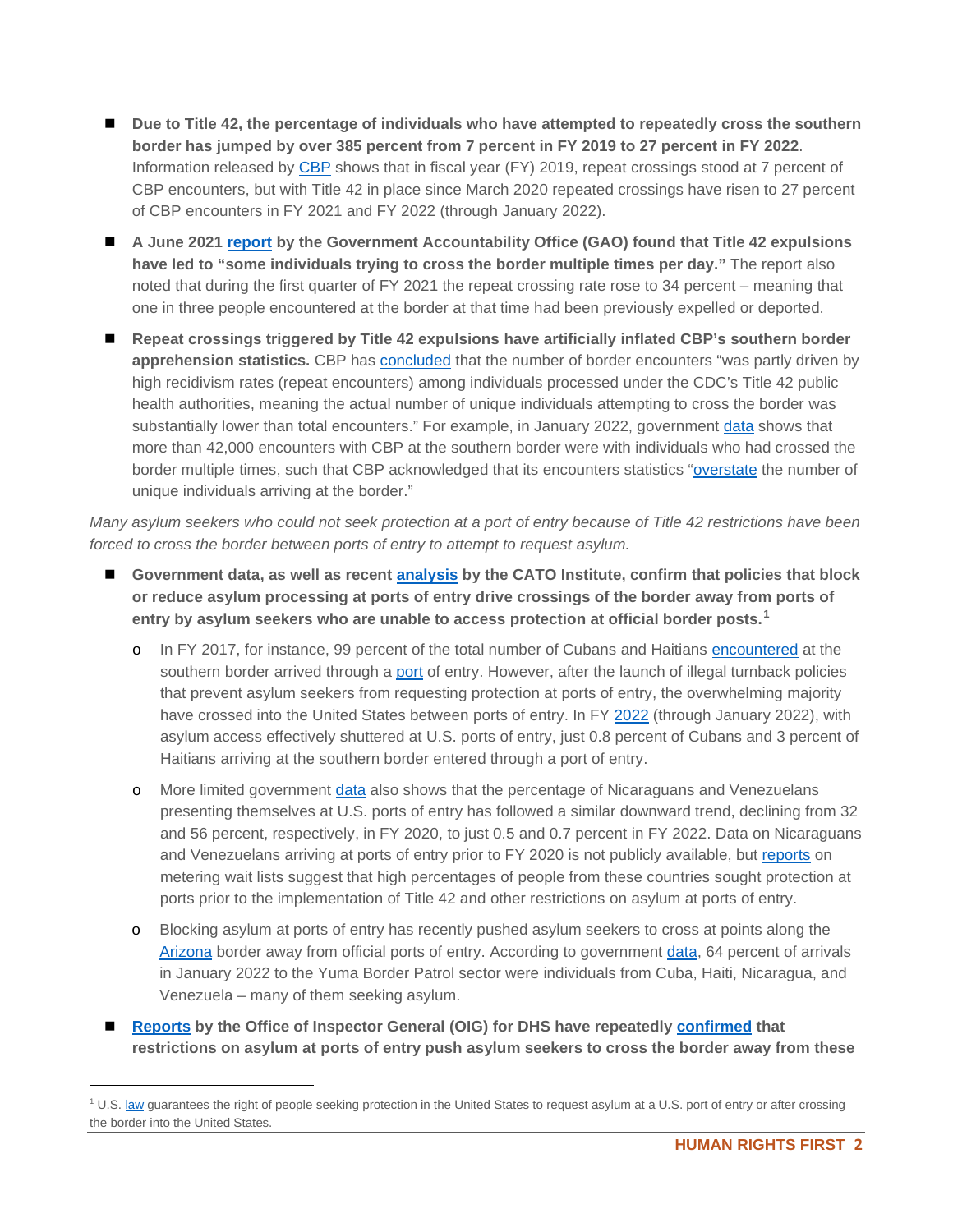**ports.** For instance, a Border Patrol [supervisor](https://www.oig.dhs.gov/sites/default/files/assets/2018-10/OIG-18-84-Sep18.pdf) told OIG that "the Border Patrol sees an increase in illegal entries when [noncitizens] are metered at ports of entry."

■ In addition, with Title 42 used to block asylum seekers from approaching U.S. ports of entry at pedestrian crossings, **some asylum seekers have resorted to [attempting](https://www.borderreport.com/hot-topics/border-crime/18-russian-migrants-found-in-vehicles-shot-at-while-barreling-through-california-border-crossing-cbp-says/) to reach ports of entry through [vehicle lanes,](https://www.latimes.com/california/story/2022-02-07/cbp-officers-border-asylum-seekers-drive-to-us) resulting in the further diversion of CBP officers to monitor these crossings points**.

*Restrictions on asylum at the border due to the Title 42 policy have led to a massive rise in increasingly dangerous border crossings away from ports of entry.*

- The percentage of individuals encountered at the southern border who arrived through a port of **entry has declined by nearly 600 percent since Title 42 was first implemented in March 2020.** From April 2020 to January 2022 government [data](https://www.cbp.gov/newsroom/stats/nationwide-encounters) shows that 4.5 percent of individuals [encountered](https://www.cbp.gov/sites/default/files/assets/documents/2020-Jan/U.S.%20Border%20Patrol%20Monthly%20Apprehensions%20%28FY%202000%20-%20FY%202019%29_1.pdf) at the [southern border](https://www.cbp.gov/newsroom/stats/sw-border-migration-fy2017) without a visa or other permission to enter the United States arrived through a port of entry compared to 26.8 percent in FY 2016 and FY 2017 before DHS imposed restrictions on access to asylum through metering and Title 42 along the southern border.
- **Crossings of the southern border away from ports of entry have turned increasingly deadly.** At least [650 people](https://news.azpm.org/p/news-topical-border/2022/1/4/205215-a-record-number-of-migrants-died-along-the-us-mexico-border-in-2021/) are known to have died while crossing the U.S.-Mexico border in 2021, the highest figure recorded since the International Organization for Migration began tracking in 2014. Others have [drowned](https://www.reuters.com/world/us/inside-doomed-migrant-boat-journey-mexico-california-2021-08-20/) while attempting to reach the United States by [sea.](https://www.nytimes.com/2021/10/31/us/migrants-swim-border.html)
- The increase in dangerous, remote border crossings due to Title 42 is also reflected in a **substantial rise in search and rescue efforts by CBP, according to government [data.](https://www.cbp.gov/newsroom/stats/cbp-enforcement-statistics)** Rescue operations increased by 260 percent in FY 2021 (12,833) compared to FY 2019 (4,920) before Title 42 was implemented. With 5,398 search and rescue operations during the first four months of this fiscal year, 2022 is on track to set a new record. In 2021, CBP also reported a ["dramatic increase"](https://www.cbp.gov/newsroom/local-media-release/san-diego-officials-ramp-operations-warn-against-illegal-entry-sea) in migrants arriving by [sea.](https://www.latimes.com/california/story/2021-10-19/maritime-migration-san-diego-cbp)

*The dangers faced by families who are turned away to or stranded in Mexico due to the use of Title 42 has [driven](https://www.cbsnews.com/news/migrant-children-left-families-asylum-border/) an increase in the number of unaccompanied children crossing the U.S.-Mexico border.*

■ Many asylum-seeking families have reported making the impossible decision to send their children alone across the border to attempt to protect them from the dangers they face stranded in Mexico due to Title 42. For instance, a legal service provider reported that [16 percent](https://www.reuters.com/www.reuters.com/article/us-usa-immigration-separations/where-is-my-aunt-kids-separated-from-relatives-at-the-border-strain-u-s-shelters-idUSKBN2BM149) of the hundreds of unaccompanied children, who are exempt from Title 42 following a 2020 court [order,](https://ecf.dcd.uscourts.gov/cgi-bin/show_public_doc?2020cv2245-80) screened by the organization had initially been travelling with family members who were expelled under Title 42. Similarly, [government](https://www.cbp.gov/newsroom/stats/migrant-protection-protocols-fy-2020) [data](https://www.cbp.gov/newsroom/stats/migrant-protection-protocols-fy2021) [confirms](https://www.cbp.gov/newsroom/stats/migrant-protection-protocols) that other policies that return families to danger result in increases in unaccompanied children crossing the border – over 560 children who were forced to wait in danger in Mexico with their families under the Remain in Mexico policy have also entered the United States without their parent or guardian.

*DHS reassignments of CBP officers from ports of entry to carry out Border Patrol enforcement of the Title 42 policy reduces capacity at ports to process asylum seekers and other travelers – creating a counterproductive cycle as the lack of port processing causes more crossings between ports of entry.*

■ DHS has repeatedly **[assigned](https://www.cbp.gov/newsroom/local-media-release/cbp-officers-among-those-helping-bp-agents-migrant-influx) CBP** officers from ports of entry to undertake Border Patrol duties, **further reducing capacity at ports of entry.** For instance, in summer 2021, a CBP officer told Human Rights First that long border crossing delays for travelers at the Hidalgo, Texas port of entry were the result of CBP officers temporarily assigned to assist Border Patrol with processing at the Donna facility.